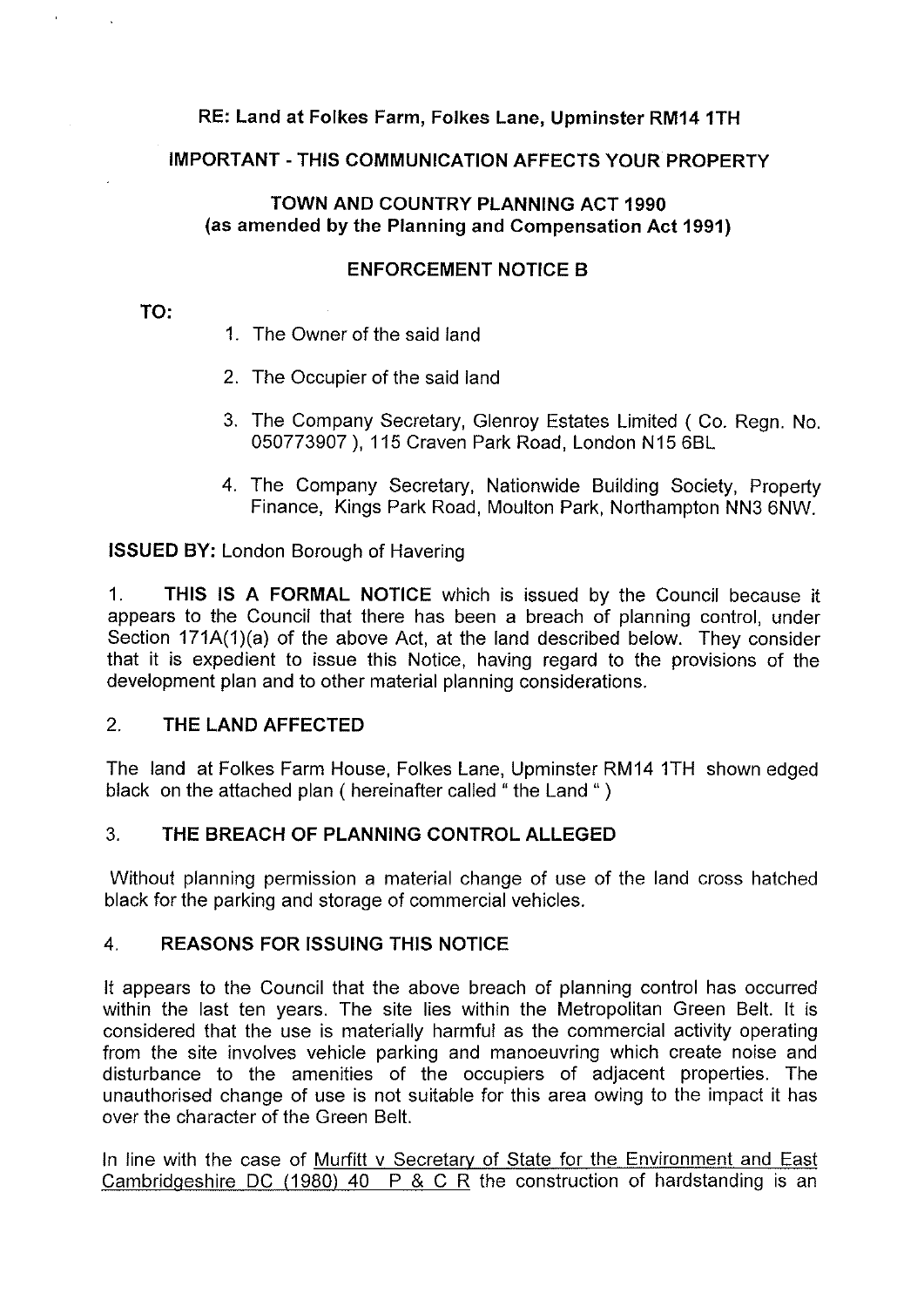integral part of the unauthorised change of use for he parking and storage of commercial vehicles.

The Council do not consider that planning permission should be given because planning conditions could not overcome these problems. In making its decision to issue this Notice the Council considered that the unauthorised change of use for parking and storage of commercial vehicles is contrary to the following policies of the Local Development Framework, namely policies DC61 and DC45, as well as PPG2 of Government Circulars and Policy 3D. 9 of the London Plan.

## 5. **WHAT YOU ARE REQUIRED TO DO**

(i) Remove the unauthorised commercial vehicles used for storage and parking on the Land shown cross hatched black on the attached plan.

Time for compliance: 6 months from the effective date of this notice

(ii) Remove from the Land the unauthorised hardstanding used in conjunction with the unauthorised change of use for the parking and storage of commercial vehicles shown as cross hatched black on the attached plan.

Time for compliance: 6 months from the effective date of this notice

(iii) Remove from the Land all rubbish, rubble, associated building materials and construction debris arising from compliance with (i) and (ii) above.

Time for compliance : 6 month from the effective date of this notice

(iv) Restore the area crosshatched black on the attached plan prior to the installation of the unauthorised hardstanding by reseeding and planting with grass.

Time for compliance : 6 month from the effective date of this notice

## 6. **WHEN THIS NOTICE TAKES EFFECT**

This Notice takes effect on  $8<sup>th</sup>$  November 2010, unless an appeal is made against it beforehand

Dated: 7<sup>th</sup> October 2010

Signed:

Authorised Officer mber 2010, unless an a<br>  $\frac{1}{2}$ <br>  $\frac{1}{2}$ <br>
thorised Officer

on behalf of London Borough of Havering Town Hall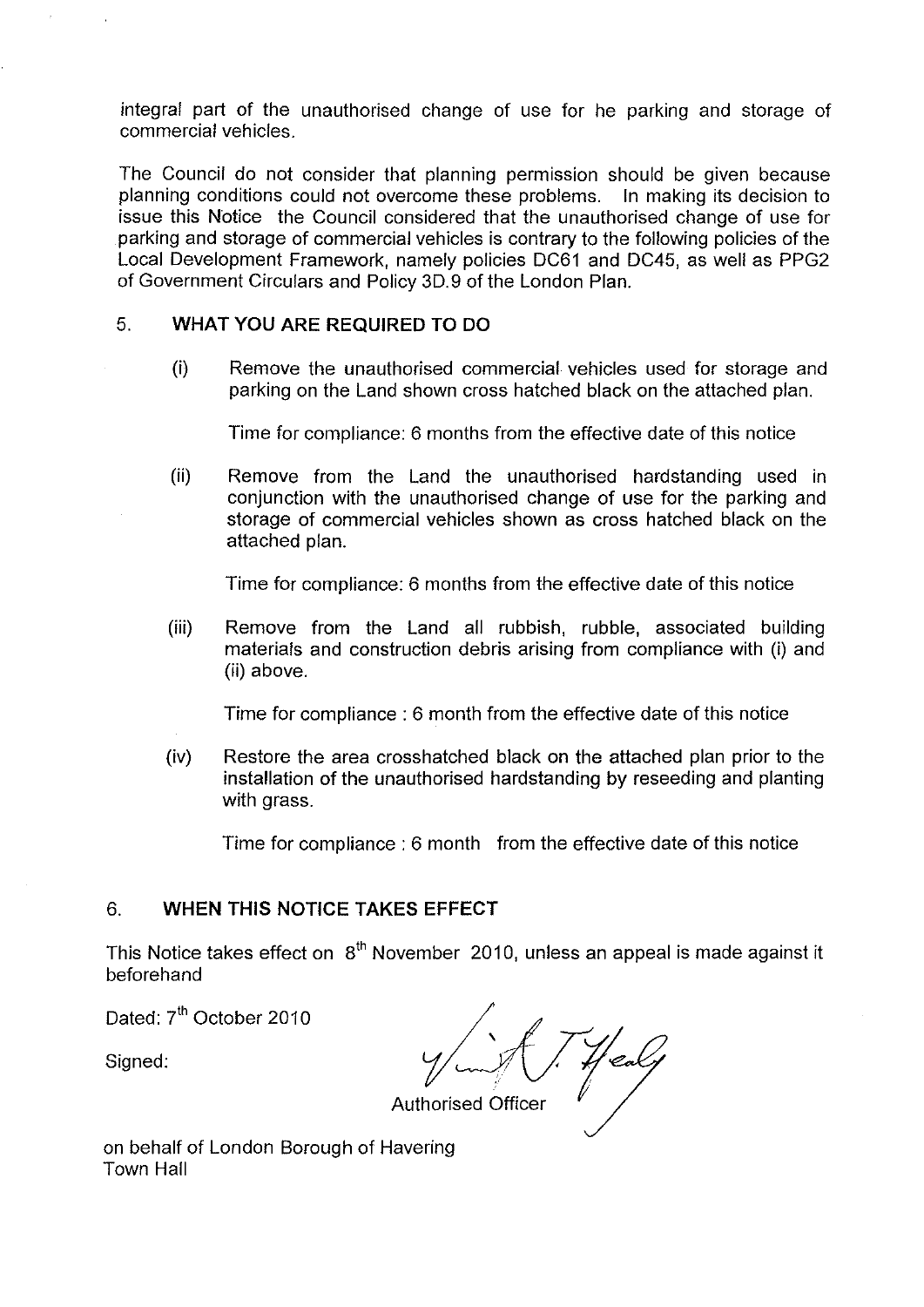Main Road Romford RM1 38D

#### **YOUR RIGHT OF APPEAL**

You can appeal against this Notice, but any appeal must be received, or posted in time to be received, by the Secretary of State before 8<sup>th</sup> November 2010.

## **WHAT HAPPENS IF YOU DO NOT APPEAL**

If you do not appeal against this Enforcement Notice, it will take effect on  $8<sup>th</sup>$ November 2010 and you must then ensure that the required steps for complying with it, for which you may be held responsible, are taken within the period specified in the Notice.

**FAILURE TO COMPLY WITH AN ENFORCEMENT NOTICE WHICH HAS TAKEN EFFECT CAN RESULT IN PROSECUTION AND/OR REMEDIAL ACTION BY THE COUNCIL.**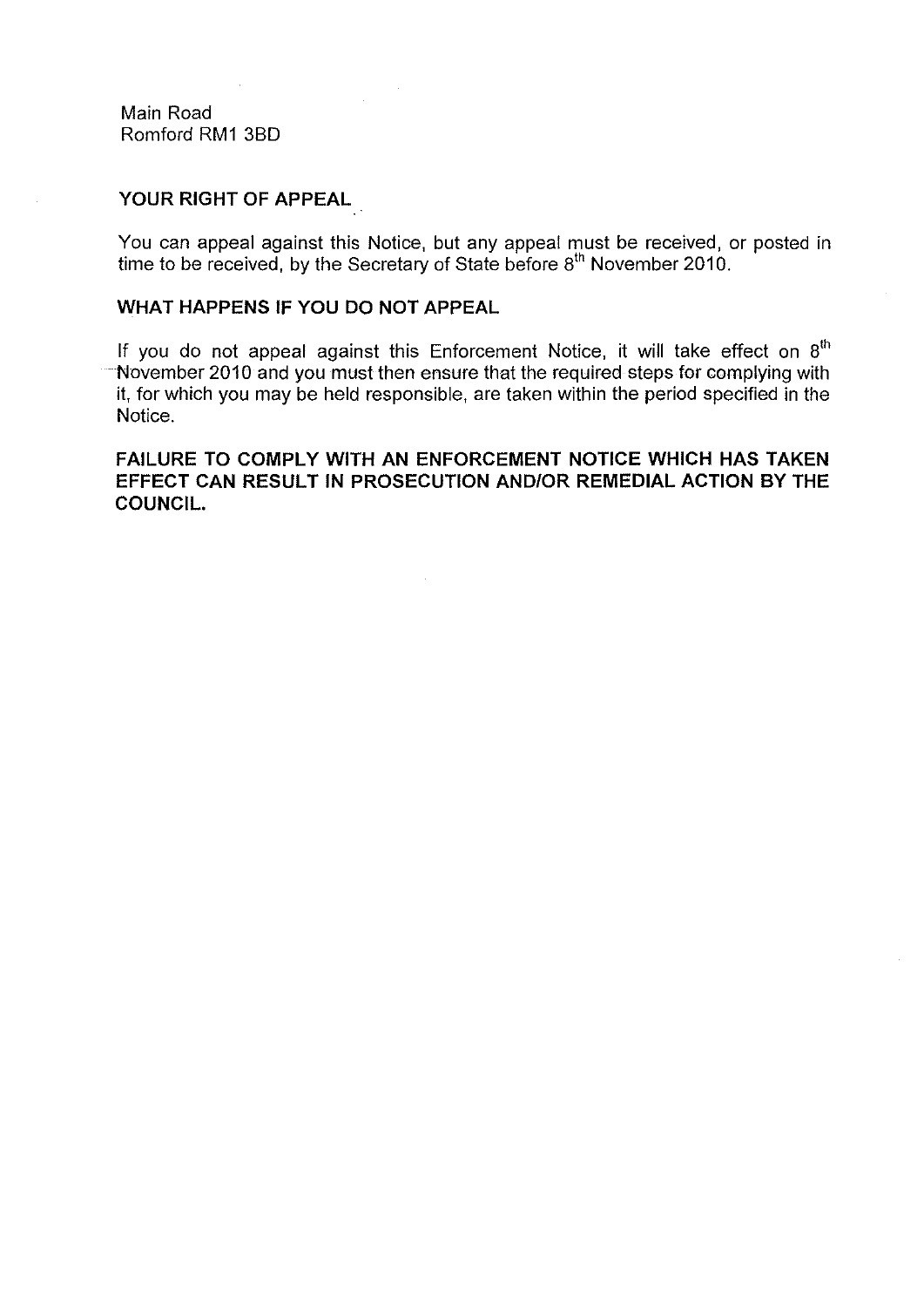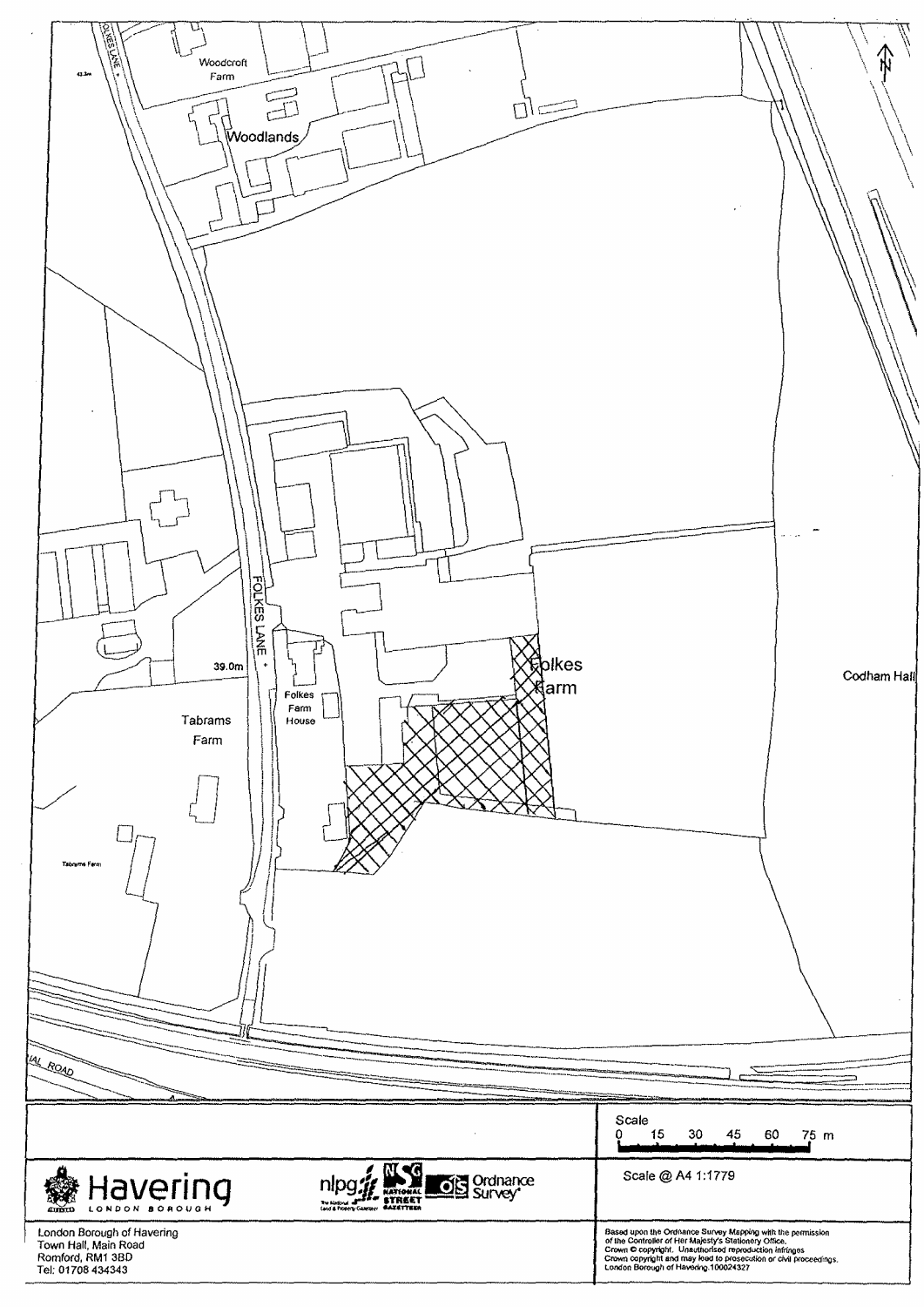### **EXPLANATORY NOTES**

#### **STATUTORY PROVISIONS**

A copy of Sections 171A, 171B and 172 to 177 of the Town and Country Planning Act 1990 (as amended) is enclosed with this Notice.

#### **YOUR RIGHT OF APPEAL**

Any appeal must be in writing and received, or posted (with the postage paid and properly addressed) in time to be received in the ordinary course of the post, by the Secretary of State before  $8<sup>th</sup>$  November 2010.

If you intend to appeal this Notice you should follow instructions given on the information sheet from the Planning Inspectorate which accompanies this Notice.

### **GROUNDS OF APPEAL**

Under section 174 of the Town and Country Planning Act 1990 (as amended) you may appeal on one or more of the following grounds :-

- (a) that, in respect of any breach of planning control which may be constituted by the matters stated in the notice, planning permission ought to be granted or, as the case may be, the condition or limitation concerned ought to be discharged;
- (b) that those matters have not occurred;
- (c) that those matters (if they occurred) do not constitute a breach of planning control;
- (d) that, at the date when the notice was issued, no enforcement action could be taken in respect of any breach of planning control which may be constituted by those matters;
- (e) that copies of the enforcement notice were not served as required by section 172;
- (f) that the steps required by the notice to be taken, or the activities required by the notice to cease, exceed what is necessary to remedy any breach of planning control which may be constituted by those matters or, as the case may be, to remedy any injury to amenity which has been caused by any such breach;
- (g) that any period specified in the notice in accordance with section 173(9) falls short of what should reasonably be allowed.

Not all these grounds may be relevant to you.

#### **PLANNING APPLICATION FEE**

Should you wish to appeal on ground that planning permission should be granted for the unauthorised change of use - then fees of  $E$  335 for the change of use, making the total fees payable £670. If the fees are not paid then that ground of appeal will not be valid.